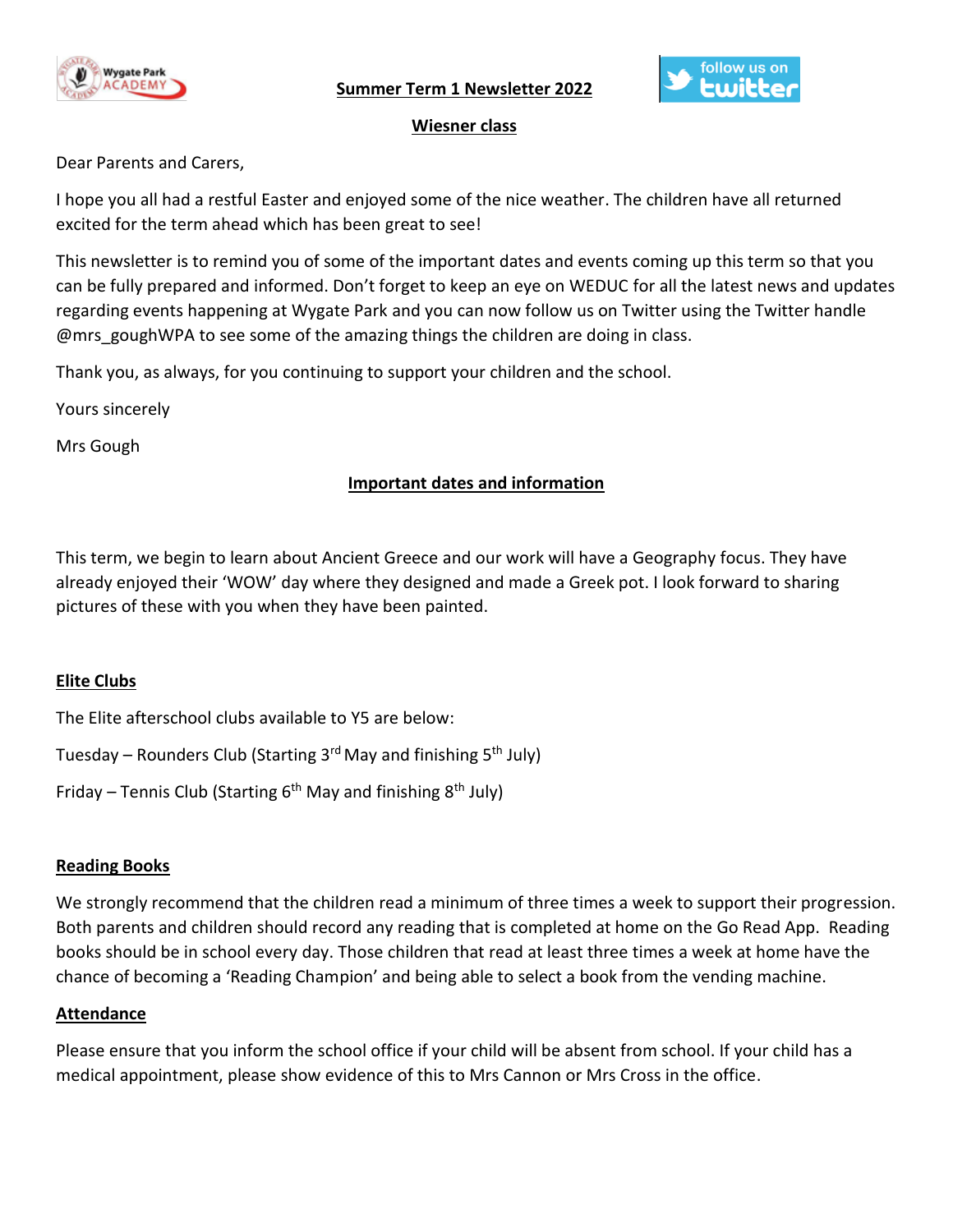

 **Summer Term 1 Newsletter 2022** 



# **Wiesner class**

# **P.E. kits**

P.E. this term will be on a Thursday. Children should wear a plain T-shirt. Football shirts etc should not be worn. We respectfully ask all parents and carers to check that their children have labels in their kit with their name on. If anyone has taken home the wrong kit by mistake, then please could they return it as soon as possible.

# **Homework**

Homework can be found on the 'Pick and Mix' grid in your child's Homework Book. There are a number of colour coded tasks on there for the children to complete during the term. Dates for the tasks to be completed are included alongside the tasks. A copy of the 'Pick and Mix' grid can also be found on the school website.

### **Water Bottles**

As the weather begins to get warmer, I would like to encourage children to bring a water bottle into school so that they can keep hydrated. Please ensure that any bottles are made from plastic as glass is not permitted in school and that they are of a standard size so that they will fit into our water bottle holders. The children do not need excessively sized water bottles as there are opportunities for the children to refill them throughout the day.

### **Warm Weather!**

Please help your child to apply sunscreen in the morning prior to attending school on hot days. They can also bring in a cap to wear when outside. As the weather can be very unpredictable, children should continue to bring a jacket to school each day.

### **Parent Pay**

If you have any issues throughout the year with Parent Pay, please see Mrs Cannon or Mrs Cross at the office.

### **Appointments**

If you wish to speak to the class teacher, then please arrange an appointment at the office. The teacher will be happy to meet with you and discuss any issues or problems that may arise.

### **Doors**

The classroom doors open in the morning at 8.40am and close at 8.50am. If you arrive at school outside of these times you will need to enter the school via the School Reception.

Children will be released from class at 3.20pm.

# **Weduc**

Please keep an eye on Weduc as any important information, notices and letters will be posted on the app. If you have any issues/problems with accessing Weduc please see Mrs Cannon or Mrs Cross in the office.